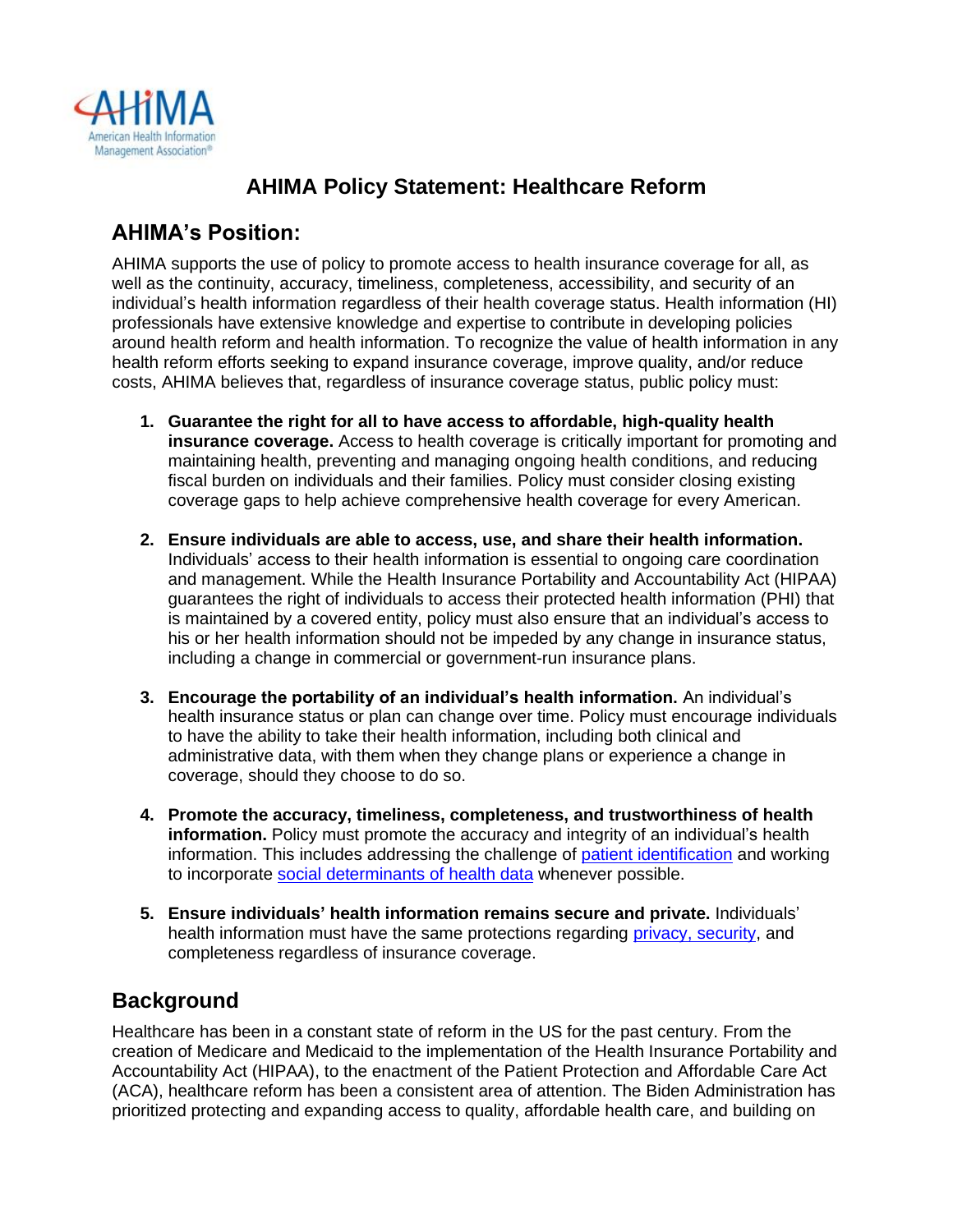the ACA. One critical area within healthcare reform that has received less attention is ensuring the accuracy, timeliness, availability, completeness, and access individuals have to their health information. While some steps have been taken to address these issues, additional work is needed to maintain the integrity of an individual's health information as his or her health insurance status may change. As policymakers aim to address this important issue, AHIMA members have the expertise to offer insight.

# **Key Points**

Guaranteeing affordable, equitable, high-quality health coverage for all Americans and guaranteeing the continuity, accuracy, timeliness, completeness, accessibility, and security of an individual's health information regardless of their health coverage status could yield considerable benefits, including:

- Increased numbers of patients with access to healthcare coverage, leading to increased access to preventive care, better-managed health conditions, and reduced financial strain on individuals and families;
- Improved patient outcomes;
- Improved patient access to information, education, and trust in providers as it pertains to their own health;
- Improved longitudinal records of all patient health information, including patient health conditions and medical services;
- Improved operational efficiencies by both providers and payers; and
- Reduced unnecessary care and testing, which could lead to reduced costs for both patients, providers, and payors.

To realize the benefits of comprehensive health coverage, certain barriers must be addressed, including:

- **Lack of access to healthcare coverage.** Since 2017, the number and share of Americans without health insurance coverage has risen every year. In 2019, approximately 28.9 million Americans under the age of 65 were uninsured.<sup>1</sup> Barriers to coverage include affordability, ineligibility, and complexity in the enrollment process.<sup>2</sup>
- **Limitations in individuals being able to easily access their health information, including claims data**. The ONC Cures Act Final Rule encourages the ability of individuals to leverage secure, standards-based application programming interfaces (APIs) to support individuals' access to their electronic health information. At the same time, the Centers for Medicare and Medicaid Services (CMS), in a separate final rule,

<sup>1</sup> Available at: [https://www.cdc.gov/nchs/fastats/health-insurance.htm.](https://www.cdc.gov/nchs/fastats/health-insurance.htm)

<sup>2</sup> Available at: [https://www.cdc.gov/nchs/data/databriefs/db382-H.pdf,](https://www.cdc.gov/nchs/data/databriefs/db382-H.pdf) https://www.kff.org/uninsured/issuebrief/key-facts-about-the-uninsured-

population/#:~:text=In%202019%2C%2073.7%25%20of%20uninsured,for%20financial%20assistance%2 0for%20coverage.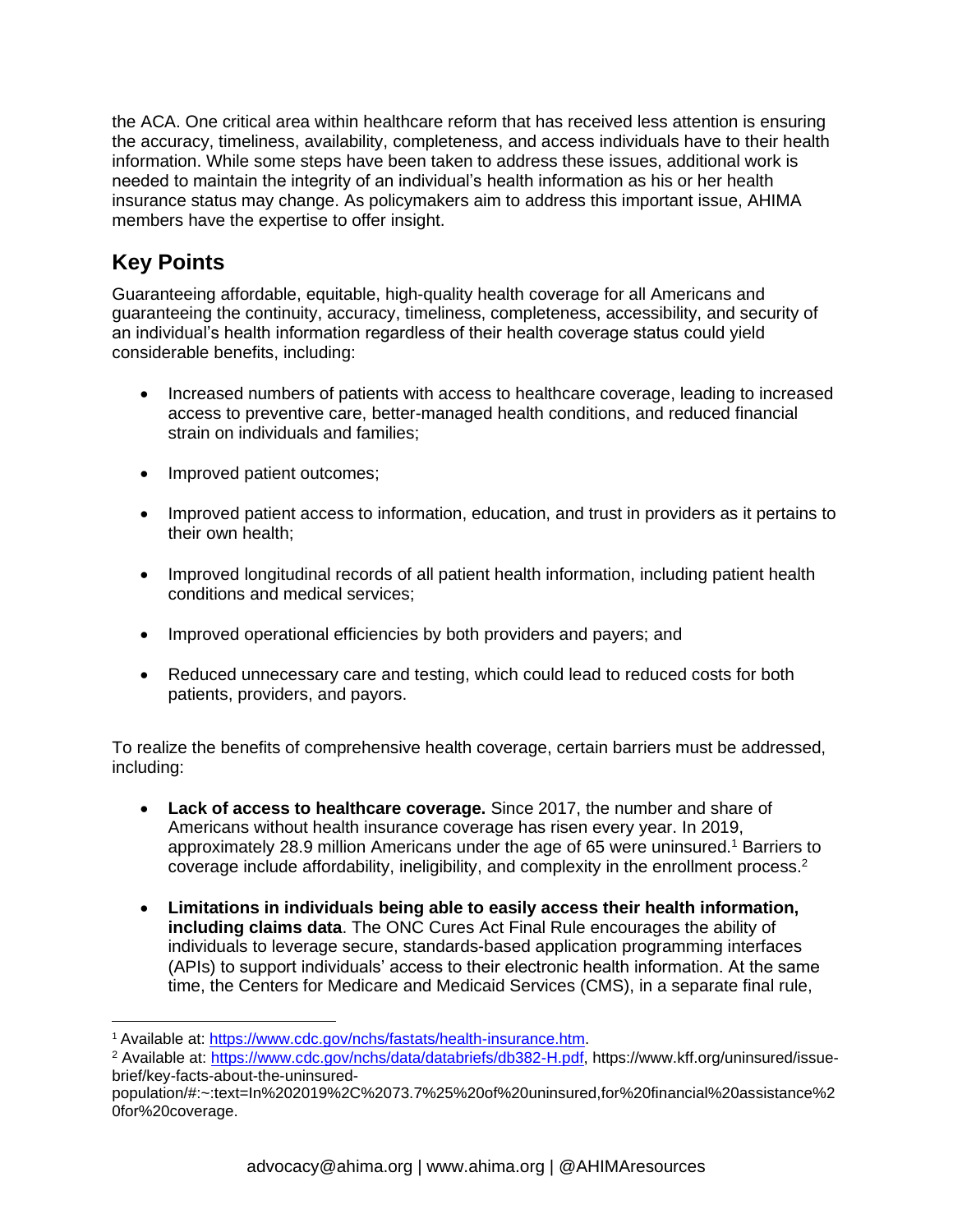requires health plans in Medicare Advantage, Medicaid, the Children's Health Insurance Program (CHIP), and through the federal Exchanges to share claims data and other health information electronically via API with individuals. However, not all aspects of the rule have been implemented. Furthermore, beneficiaries under commercial health insurance plans that are not under CMS authority are not required to share encounter and claims data electronically with individuals via a secure, standardized API. Work also remains to support individuals being able to collect all of their information in one place.

- **Lack of a national patient identification strategy.** Today, lack of widespread operational principles, as well as limitations in processes and technologies, result in inaccurate patient identification.<sup>3</sup> Accurate patient identification is necessary in strengthening interoperability. Patient matching processes differ between insurers, which increases difficulties for patients to ensure they have access to their accurate and complete patient data.
- **Lack of digital infrastructure and technical capabilities to support functional, structural, and semantic interoperability across health plans.** Successful attempts today that attempt to ensure the accuracy, continuity, and completeness of an individual's health information as their health insurance status changes is often manual, human-capital intensive, and may involve unstructured data.
- **Protecting privacy and security**. Healthcare reform efforts must maintain the ability of health information professionals to be good stewards of health information, which includes the appropriate sharing of health information (while ensuring that only the minimum necessary information is exchanged and limited to the specific transaction in question). Patient health information, whether residing in a clinic or hospital, or with one of the many **HIPAA non-covered entities**, must be protected.

## **Current Situation:**

On March 3, 2010, the Patient Protection and Affordable Care Act (ACA) was signed into law, which achieved the most significant regulatory overhaul of health coverage since the passage of Medicare and Medicaid in 1965. Provisions went into effect over the next few years, and by 2016, the uninsured share of the population had halved, covering an additional 20 to 24 million people. Increases in coverage under the law came about by both an expansion of Medicaid eligibility and changes to individual insurance markets.

On December 13, 2016, President Barack Obama signed into law the 21<sup>st</sup> Century Cures Act. One focus of this Act was to advance interoperability by addressing information blocking. The Act called for "all electronically accessible health information" to be accessed, exchanged, and used "without special effort on the part of the user."

Since then, the US Department of Health and Human Services (HHS) has published and finalized the ONC Cures Act Final Rule and the CMS Patient Access and Inoperability Rule, which requires:

• CMS-regulated payers to implement and maintain a Patient Access API, (enforcement of which for Medicare Advantage, Medicaid, and the Children's Health Insurance Program

<sup>3</sup> ECRI Institute PSO Deep Drive: Patient Identification: Executive Summary. Available at: [https://www.ecri.org/Resources/Whitepapers\\_and\\_reports/PSO%20Deep%20Dives/Deep%20Dive\\_PT\\_I](https://www.ecri.org/Resources/Whitepapers_and_reports/PSO%20Deep%20Dives/Deep%20Dive_PT_ID_2016_exec%20summary.pdf)\_ [D\\_2016\\_exec%20summary.pdf.](https://www.ecri.org/Resources/Whitepapers_and_reports/PSO%20Deep%20Dives/Deep%20Dive_PT_ID_2016_exec%20summary.pdf)